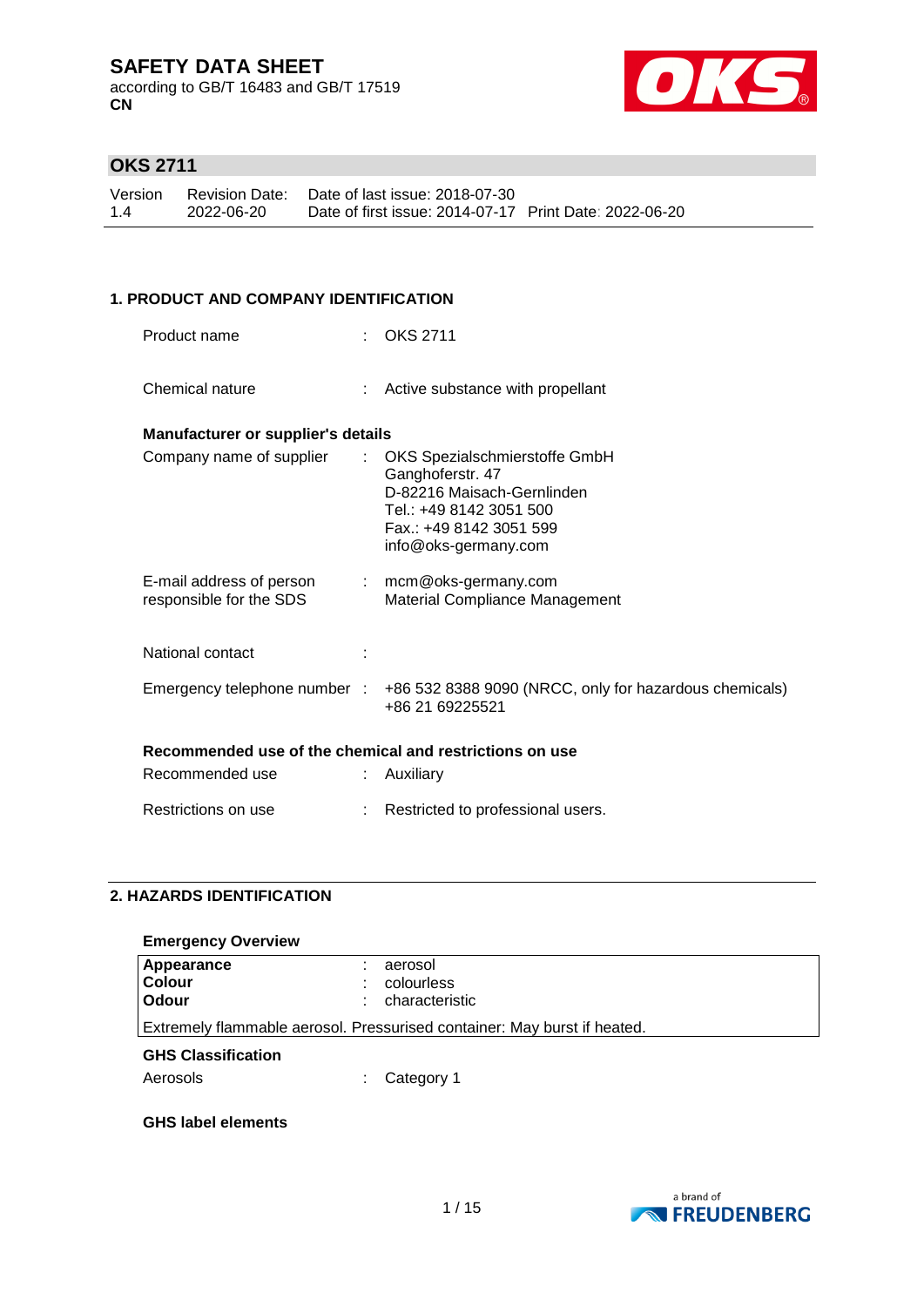according to GB/T 16483 and GB/T 17519 **CN**



### **OKS 2711**

| Version |            | Revision Date: Date of last issue: 2018-07-30          |  |
|---------|------------|--------------------------------------------------------|--|
| 1.4     | 2022-06-20 | Date of first issue: 2014-07-17 Print Date: 2022-06-20 |  |

| Hazard pictograms                                                                                                |                                                                                                                                                                                                                  |  |
|------------------------------------------------------------------------------------------------------------------|------------------------------------------------------------------------------------------------------------------------------------------------------------------------------------------------------------------|--|
| Signal word                                                                                                      | Danger                                                                                                                                                                                                           |  |
| <b>Hazard statements</b>                                                                                         | H222 Extremely flammable aerosol.<br>H229 Pressurised container: May burst if heated.                                                                                                                            |  |
| Precautionary statements<br>$\blacksquare$                                                                       | <b>Prevention:</b><br>P210 Keep away from heat/ sparks/ open flames/ hot surfaces.<br>No smoking.<br>P211 Do not spray on an open flame or other ignition source.<br>P251 Do not pierce or burn, even after use. |  |
|                                                                                                                  | Storage:<br>P410 + P412 Protect from sunlight. Do not expose to tempera-<br>tures exceeding 50 $^{\circ}$ C/ 122 $^{\circ}$ F.                                                                                   |  |
| <b>Physical and chemical hazards</b><br>Extremely flammable aerosol. Pressurised container: May burst if heated. |                                                                                                                                                                                                                  |  |

#### **Health hazards**

Not classified based on available information.

#### **Environmental hazards**

Not classified based on available information.

#### **Other hazards which do not result in classification**

None known.

#### **3. COMPOSITION/INFORMATION ON INGREDIENTS**

Substance / Mixture : Mixture

#### **Components**

| Chemical name | CAS-No.  | Concentration (% w/w) |
|---------------|----------|-----------------------|
| <b>Butane</b> | 106-97-8 | $>= 70 - 90$          |
| propane       | 74-98-6  | $>= 20 - 30$          |
| Isobutane     | 75-28-5  | $>= 1 - 10$           |

#### **4. FIRST AID MEASURES**

If inhaled : Remove person to fresh air. If signs/symptoms continue, get

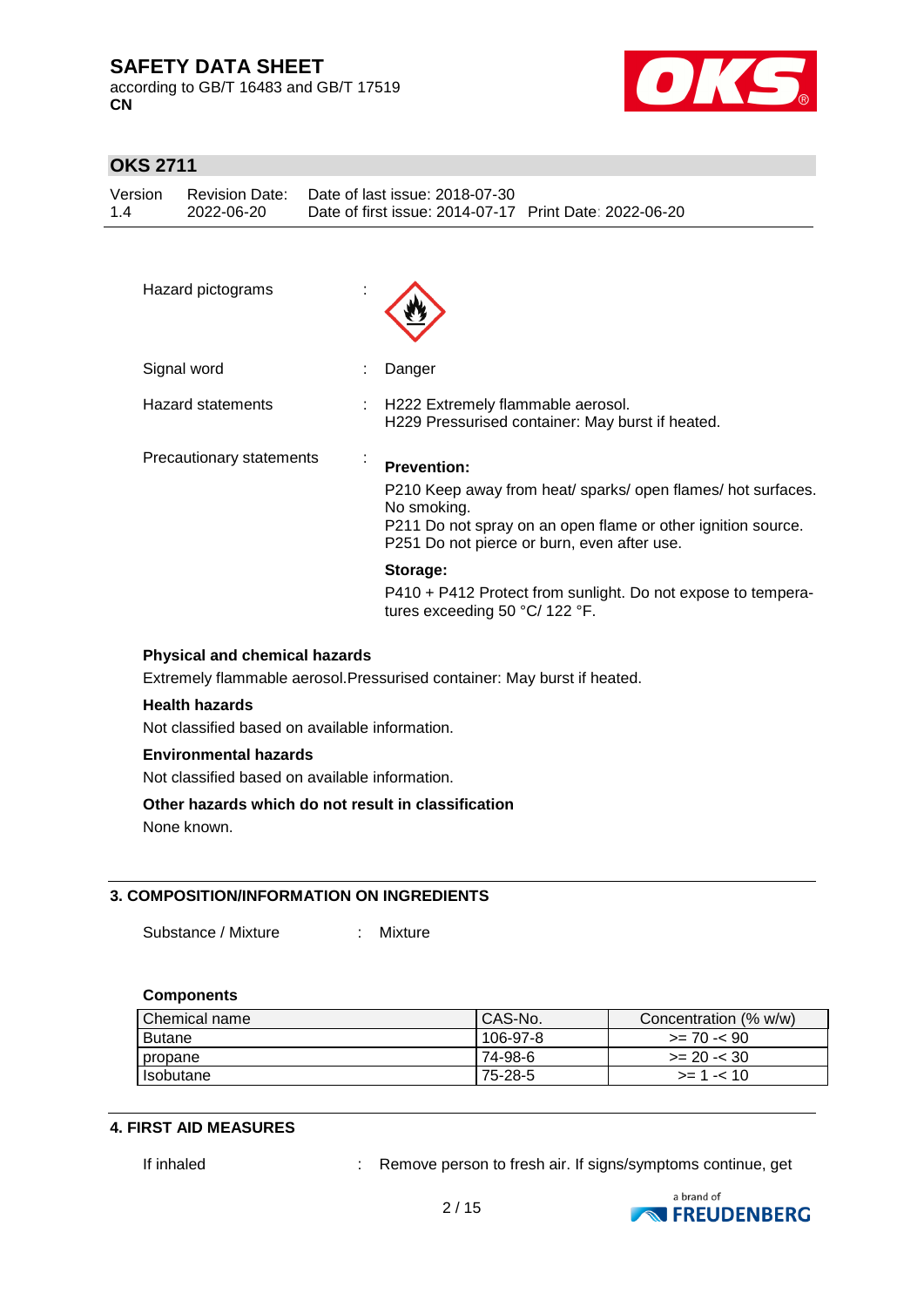according to GB/T 16483 and GB/T 17519 **CN**



### **OKS 2711**

| Version<br>1.4 | <b>Revision Date:</b><br>2022-06-20                    | Date of last issue: 2018-07-30<br>Date of first issue: 2014-07-17 Print Date: 2022-06-20                                                                                                                                                         |
|----------------|--------------------------------------------------------|--------------------------------------------------------------------------------------------------------------------------------------------------------------------------------------------------------------------------------------------------|
|                |                                                        | medical attention.<br>Keep patient warm and at rest.<br>If unconscious, place in recovery position and seek medical<br>advice.<br>Keep respiratory tract clear.<br>If breathing is irregular or stopped, administer artificial respira-<br>tion. |
|                | In case of skin contact                                | Remove contaminated clothing. If irritation develops, get med-<br>ical attention.<br>Wash off with soap and plenty of water.<br>Wash clothing before reuse.<br>Thoroughly clean shoes before reuse.                                              |
|                | In case of eye contact                                 | Rinse immediately with plenty of water, also under the eyelids,<br>for at least 10 minutes.<br>If eye irritation persists, consult a specialist.                                                                                                 |
|                | If swallowed                                           | Move the victim to fresh air.<br>Keep respiratory tract clear.<br>Do NOT induce vomiting.<br>Rinse mouth with water.                                                                                                                             |
| delayed        | Most important symptoms<br>and effects, both acute and | Inhalation may provoke the following symptoms:<br>Unconsciousness<br><b>Dizziness</b><br><b>Drowsiness</b><br>Headache<br>Nausea<br><b>Tiredness</b>                                                                                             |
|                | Notes to physician                                     | Treat symptomatically.                                                                                                                                                                                                                           |
|                | <b>5. FIREFIGHTING MEASURES</b>                        |                                                                                                                                                                                                                                                  |

| Suitable extinguishing media : ABC powder          |                                                                                                                                                                                                                                   |
|----------------------------------------------------|-----------------------------------------------------------------------------------------------------------------------------------------------------------------------------------------------------------------------------------|
| Unsuitable extinguishing<br>media                  | : High volume water jet                                                                                                                                                                                                           |
| Specific hazards during fire-<br>fighting          | $\therefore$ Fire Hazard<br>Do not let product enter drains.<br>Contains gas under pressure; may explode if heated.<br>Beware of vapours accumulating to form explosive concentra-<br>tions. Vapours can accumulate in low areas. |
| Hazardous combustion prod- : Carbon oxides<br>ucts |                                                                                                                                                                                                                                   |

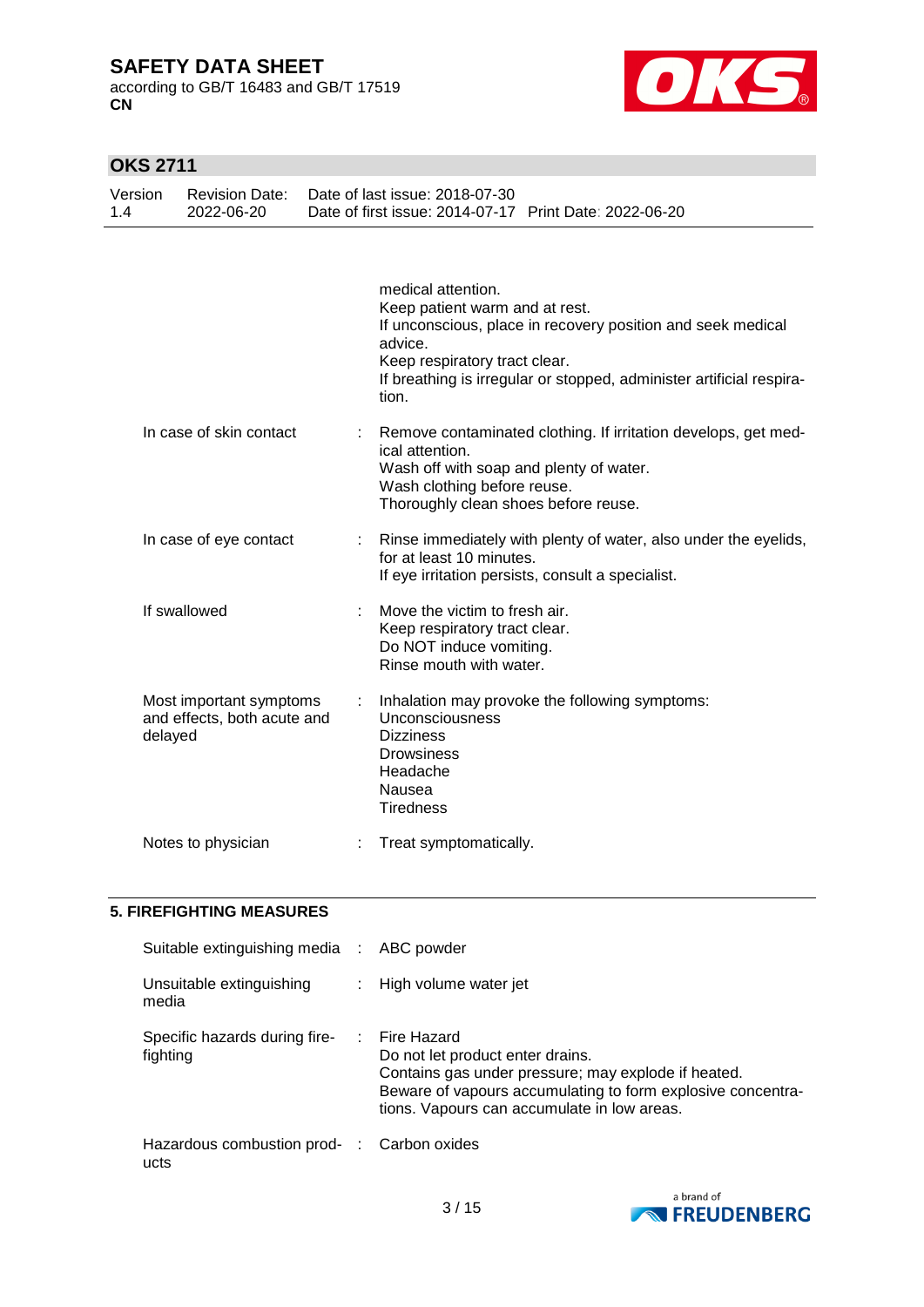according to GB/T 16483 and GB/T 17519 **CN**



### **OKS 2711**

| Version<br>14 | 2022-06-20 | Revision Date: Date of last issue: 2018-07-30<br>Date of first issue: 2014-07-17 Print Date: 2022-06-20 |  |
|---------------|------------|---------------------------------------------------------------------------------------------------------|--|
|               |            |                                                                                                         |  |

| Specific extinguishing meth-<br>ods              | Standard procedure for chemical fires.<br>Collect contaminated fire extinguishing water separately. This<br>must not be discharged into drains.<br>Cool containers/tanks with water spray. |
|--------------------------------------------------|--------------------------------------------------------------------------------------------------------------------------------------------------------------------------------------------|
| Special protective equipment<br>for firefighters | In the event of fire, wear self-contained breathing apparatus.<br>Use personal protective equipment.<br>Exposure to decomposition products may be a hazard to<br>health.                   |

#### **6. ACCIDENTAL RELEASE MEASURES**

| Personal precautions, protec- :<br>tive equipment and emer-<br>gency procedures | Evacuate personnel to safe areas.<br>Ensure adequate ventilation.<br>Remove all sources of ignition.<br>Refer to protective measures listed in sections 7 and 8.                                                                                                                                                                        |
|---------------------------------------------------------------------------------|-----------------------------------------------------------------------------------------------------------------------------------------------------------------------------------------------------------------------------------------------------------------------------------------------------------------------------------------|
| Environmental precautions                                                       | : Try to prevent the material from entering drains or water<br>courses.<br>Prevent further leakage or spillage if safe to do so.<br>Local authorities should be advised if significant spillages<br>cannot be contained.                                                                                                                |
| Methods and materials for<br>containment and cleaning up                        | Contain spillage, and then collect with non-combustible ab-<br>sorbent material, (e.g. sand, earth, diatomaceous earth, ver-<br>miculite) and place in container for disposal according to local<br>/ national regulations (see section 13).<br>Keep in suitable, closed containers for disposal.<br>Non-sparking tools should be used. |
| Prevention of secondary<br>hazards                                              | Only qualified personnel equipped with suitable protective<br>equipment may intervene.                                                                                                                                                                                                                                                  |

#### **7. HANDLING AND STORAGE**

**Handling**

| Advice on safe handling | : Do not use in areas without adequate ventilation.<br>Do not breathe vapours or spray mist.<br>In case of insufficient ventilation, wear suitable respiratory<br>equipment.<br>Avoid contact with skin and eyes.<br>For personal protection see section 8.<br>Keep away from fire, sparks and heated surfaces. |
|-------------------------|-----------------------------------------------------------------------------------------------------------------------------------------------------------------------------------------------------------------------------------------------------------------------------------------------------------------|
|                         | Smoking, eating and drinking should be prohibited in the ap-                                                                                                                                                                                                                                                    |

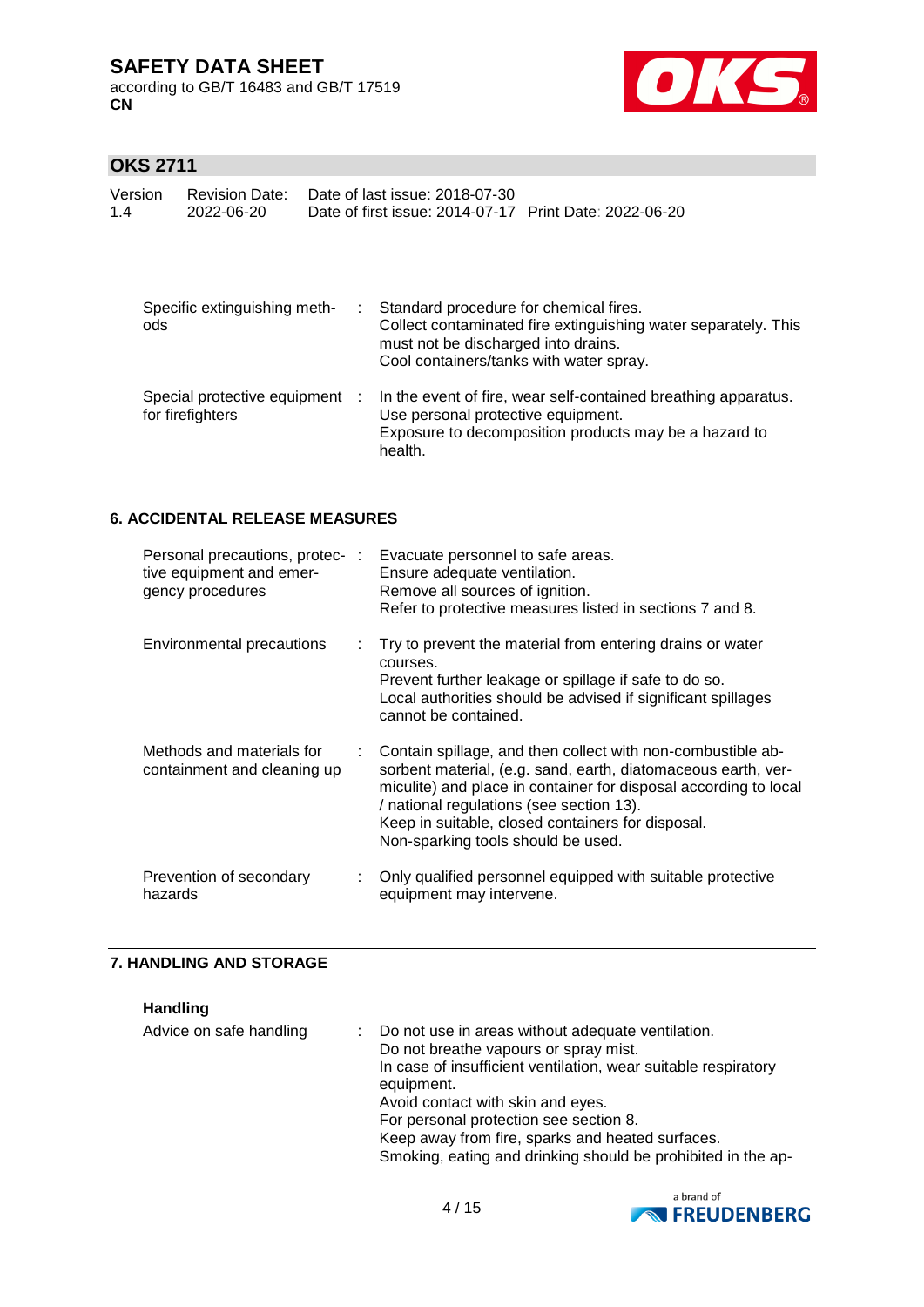according to GB/T 16483 and GB/T 17519 **CN**



### **OKS 2711**

| Version<br>1.4 | <b>Revision Date:</b><br>2022-06-20 | Date of last issue: 2018-07-30<br>Date of first issue: 2014-07-17 Print Date: 2022-06-20                                                                                                                                                                                                                                                                                                                      |
|----------------|-------------------------------------|---------------------------------------------------------------------------------------------------------------------------------------------------------------------------------------------------------------------------------------------------------------------------------------------------------------------------------------------------------------------------------------------------------------|
|                |                                     | plication area.<br>Wash hands and face before breaks and immediately after<br>handling the product.<br>Do not ingest.<br>Do not use sparking tools.<br>These safety instructions also apply to empty packaging which<br>may still contain product residues.<br>Pressurized container: protect from sunlight and do not ex-<br>pose to temperatures exceeding 50 °C. Do not pierce or burn,<br>even after use. |
|                | Avoidance of contact                | Oxidizing agents                                                                                                                                                                                                                                                                                                                                                                                              |
| <b>Storage</b> |                                     |                                                                                                                                                                                                                                                                                                                                                                                                               |
|                | Conditions for safe storage         | BEWARE: Aerosol is pressurized. Keep away from direct sun<br>exposure and temperatures over 50 °C. Do not open by force<br>or throw into fire even after use. Do not spray on flames or<br>red-hot objects.<br>Store in accordance with the particular national regulations.                                                                                                                                  |

#### **8. EXPOSURE CONTROLS/PERSONAL PROTECTION**

#### **Components with workplace control parameters**

| Components                                                                                                                                                                                                      | CAS-No.                                                                                                                                                            | Value type<br>(Form of<br>exposure) | Control parame-<br>ters / Permissible<br>concentration | <b>Basis</b>                   |  |  |
|-----------------------------------------------------------------------------------------------------------------------------------------------------------------------------------------------------------------|--------------------------------------------------------------------------------------------------------------------------------------------------------------------|-------------------------------------|--------------------------------------------------------|--------------------------------|--|--|
| <b>Butane</b>                                                                                                                                                                                                   | 106-97-8                                                                                                                                                           | <b>STEL</b>                         | 1,000 ppm                                              | <b>ACGIH</b><br>$(2018-03-20)$ |  |  |
| <b>Isobutane</b>                                                                                                                                                                                                | 75-28-5                                                                                                                                                            | <b>STEL</b>                         | 1,000 ppm                                              | <b>ACGIH</b><br>$(2018-03-20)$ |  |  |
| <b>Engineering measures</b><br>Personal protective equipment                                                                                                                                                    | Use only in an area equipped with explosion proof exhaust<br>ventilation.<br>Handle only in a place equipped with local exhaust (or other<br>appropriate exhaust). |                                     |                                                        |                                |  |  |
|                                                                                                                                                                                                                 |                                                                                                                                                                    |                                     |                                                        |                                |  |  |
| Use respiratory protection unless adequate local exhaust<br>Respiratory protection<br>ventilation is provided or exposure assessment demonstrates<br>that exposures are within recommended exposure guidelines. |                                                                                                                                                                    |                                     |                                                        |                                |  |  |
| Filter type                                                                                                                                                                                                     | Recommended Filter type:                                                                                                                                           |                                     |                                                        |                                |  |  |
| Organic gas and low boiling vapour type                                                                                                                                                                         |                                                                                                                                                                    |                                     |                                                        |                                |  |  |
| Eye/face protection                                                                                                                                                                                             | Safety glasses with side-shields                                                                                                                                   |                                     |                                                        |                                |  |  |

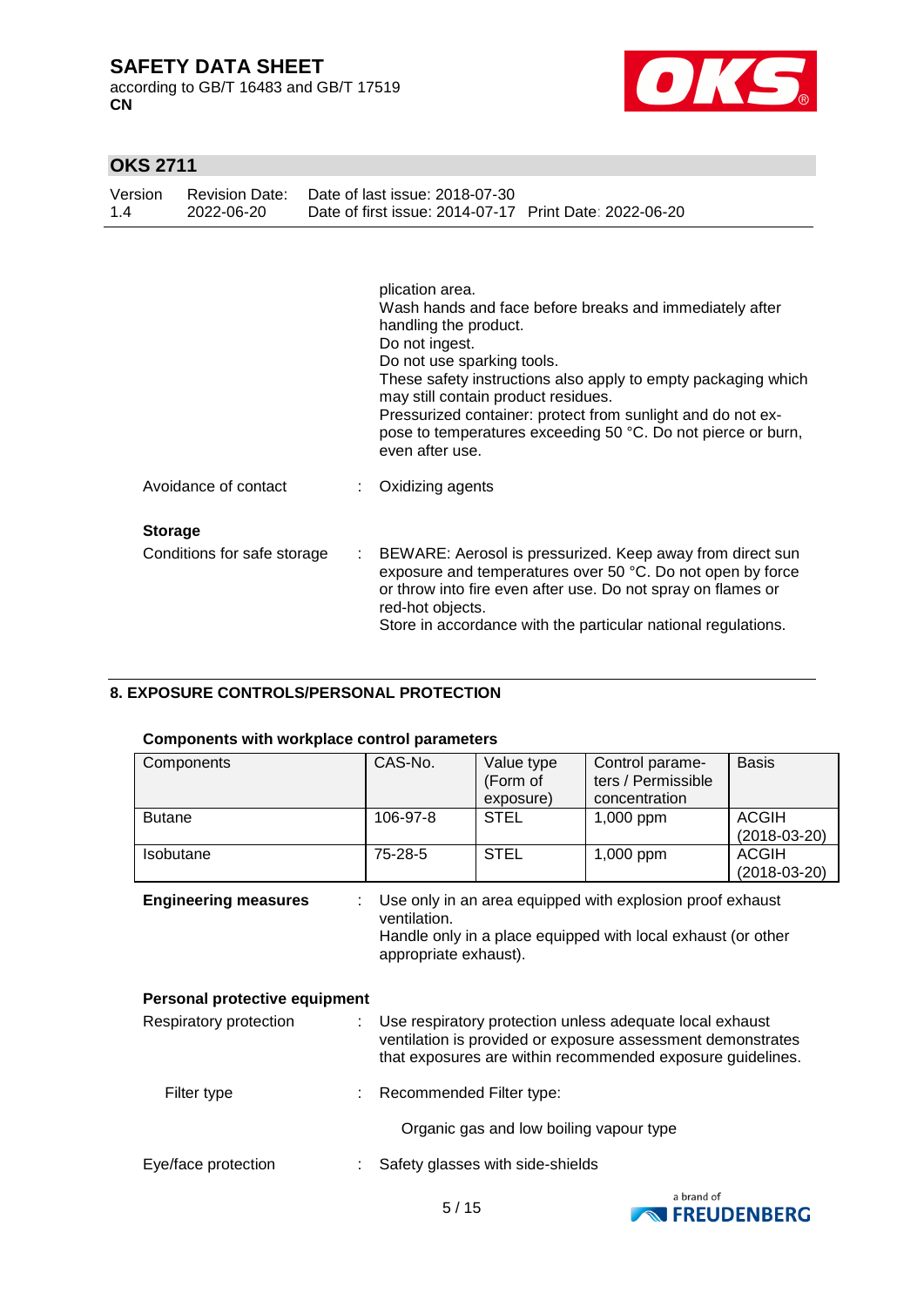according to GB/T 16483 and GB/T 17519 **CN**



# **OKS 2711**

|     |            | Version Revision Date: Date of last issue: 2018-07-30  |  |
|-----|------------|--------------------------------------------------------|--|
| 1.4 | 2022-06-20 | Date of first issue: 2014-07-17 Print Date: 2022-06-20 |  |

| Hand protection<br>Material<br>Break through time<br>Protective index |    | Nitrile rubber<br>$:$ > 10 min<br>: Class 1                                                                                                                                                                                                                                                                   |
|-----------------------------------------------------------------------|----|---------------------------------------------------------------------------------------------------------------------------------------------------------------------------------------------------------------------------------------------------------------------------------------------------------------|
| Remarks                                                               |    | For prolonged or repeated contact use protective gloves. The<br>break through time depends amongst other things on the<br>material, the thickness and the type of glove and therefore<br>has to be measured for each case.                                                                                    |
| Protective measures                                                   |    | The type of protective equipment must be selected according<br>to the concentration and amount of the dangerous substance<br>at the specific workplace.<br>Choose body protection in relation to its type, to the concen-<br>tration and amount of dangerous substances, and to the spe-<br>cific work-place. |
| Hygiene measures                                                      | ÷. | Wash face, hands and any exposed skin thoroughly after<br>handling.                                                                                                                                                                                                                                           |

#### **9. PHYSICAL AND CHEMICAL PROPERTIES**

| Appearance                  | ÷  | aerosol                                                       |
|-----------------------------|----|---------------------------------------------------------------|
| Colour                      | ÷  | colourless                                                    |
| Odour                       | ÷  | characteristic                                                |
| <b>Odour Threshold</b>      | t  | No data available                                             |
| рH                          | ÷  | Not applicable<br>substance/mixture is non-soluble (in water) |
| Melting point/range         | ÷  | No data available                                             |
| Boiling point/boiling range | ÷  | $-161 °C$<br>(1,013 hPa)                                      |
| Flash point                 | t. | 0 °C                                                          |
|                             |    | Method: Abel-Pensky                                           |

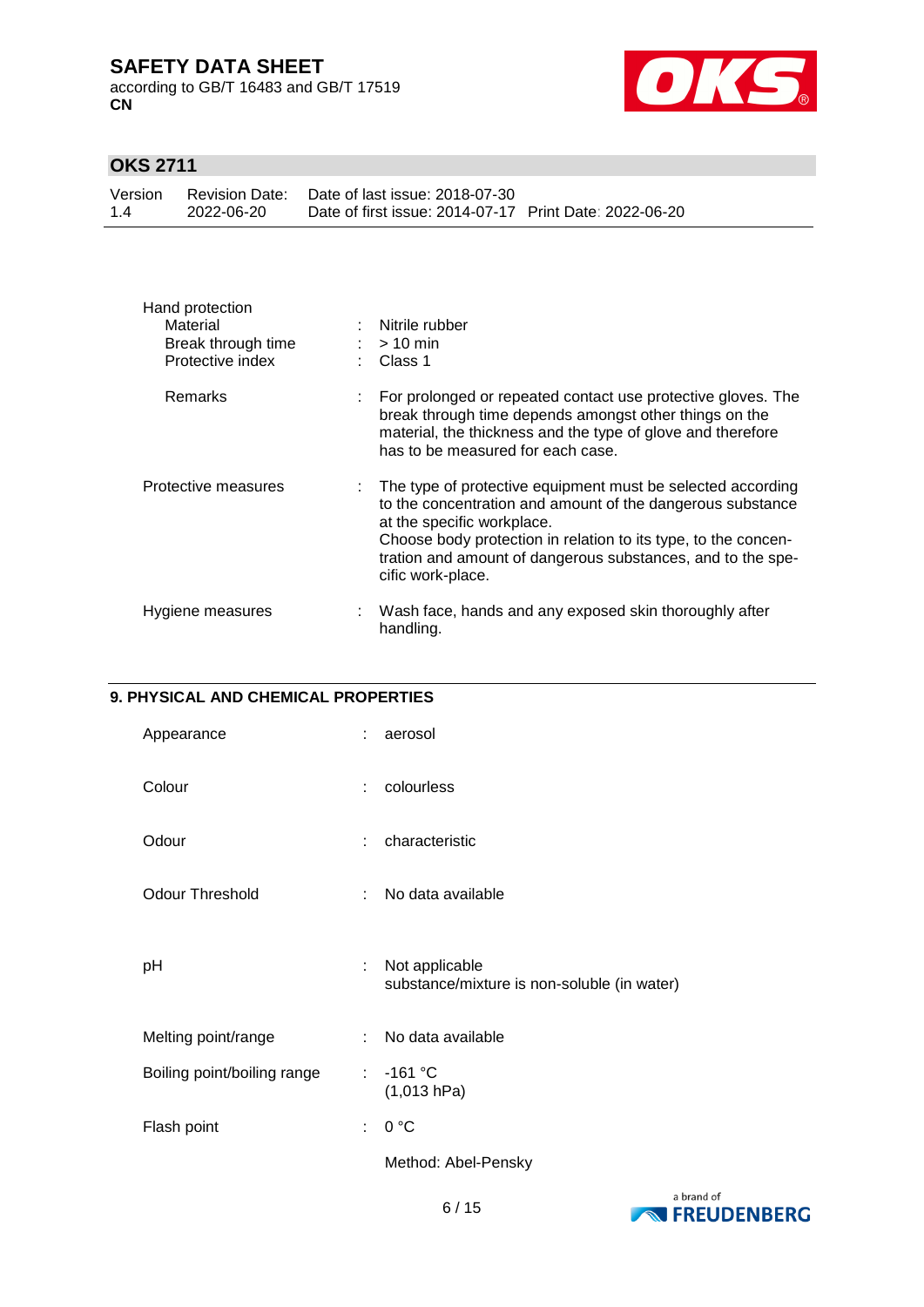according to GB/T 16483 and GB/T 17519 **CN**



### **OKS 2711**

Version 1.4 Revision Date: Date of last issue: 2018-07-30 2022-06-20 Date of first issue: 2014-07-17 Print Date: 2022-06-20

| Evaporation rate                                               |    | No data available                                                     |
|----------------------------------------------------------------|----|-----------------------------------------------------------------------|
| Flammability (solid, gas)                                      | ÷. | Extremely flammable aerosol.                                          |
| Self-ignition                                                  | ÷. | No data available                                                     |
| Upper explosion limit / Upper : 9.4 %(V)<br>flammability limit |    |                                                                       |
| Lower explosion limit / Lower : 1.4 %(V)<br>flammability limit |    |                                                                       |
| Vapour pressure                                                |    | 8,327 hPa (20 °C)                                                     |
| Relative vapour density                                        | t. | No data available                                                     |
| Relative density                                               | t. | 0.561(20 °C)<br>Reference substance: Water<br>The value is calculated |
| Density                                                        |    | : $0.56$ g/cm3 (20 °C)                                                |
| <b>Bulk density</b>                                            |    | No data available                                                     |
| Solubility(ies)<br>Water solubility                            | ÷. | insoluble                                                             |
| Solubility in other solvents : No data available               |    |                                                                       |
| Partition coefficient: n-<br>octanol/water                     | ÷. | No data available                                                     |
| Auto-ignition temperature                                      |    | : No data available                                                   |
| Decomposition temperature :                                    |    | No data available                                                     |
| Viscosity<br>Viscosity, dynamic                                | ÷. | No data available                                                     |
| Viscosity, kinematic                                           |    | $<$ 20.5 mm2/s (40 °C)                                                |
| <b>Explosive properties</b>                                    |    | Not explosive                                                         |
| Oxidizing properties                                           |    | No data available                                                     |
| Sublimation point                                              |    | No data available                                                     |
| Metal corrosion rate                                           |    | Not corrosive to metals                                               |
|                                                                |    |                                                                       |

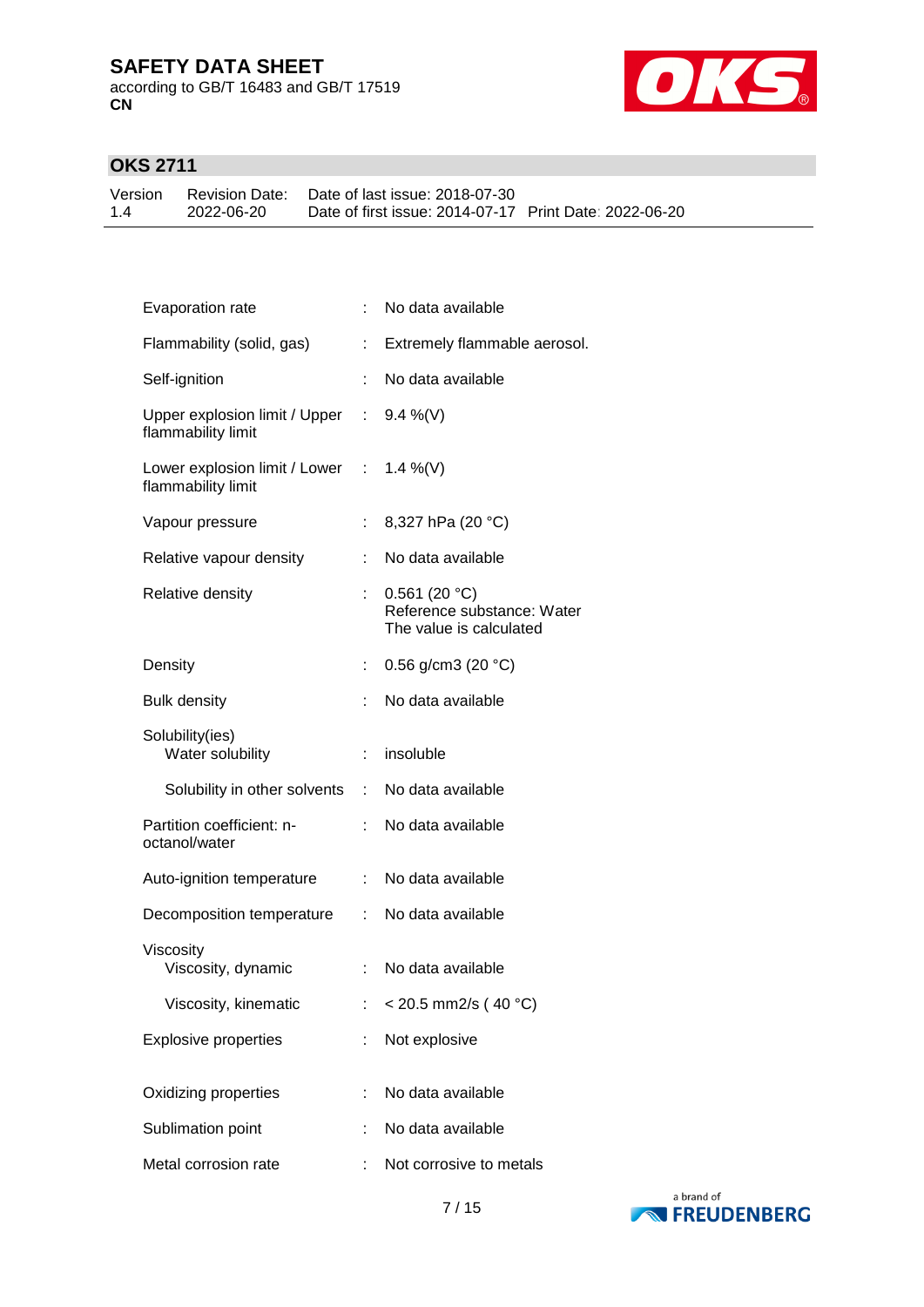according to GB/T 16483 and GB/T 17519 **CN**



### **OKS 2711**

Version 1.4 Revision Date: Date of last issue: 2018-07-30 2022-06-20 Date of first issue: 2014-07-17 Print Date: 2022-06-20

#### **10. STABILITY AND REACTIVITY**

| Reactivity                          |   | No hazards to be specially mentioned.                                                        |
|-------------------------------------|---|----------------------------------------------------------------------------------------------|
| Chemical stability                  |   | Stable under normal conditions.                                                              |
| tions                               |   | Possibility of hazardous reac- : No dangerous reaction known under conditions of normal use. |
| Conditions to avoid                 |   | : Heat, flames and sparks.                                                                   |
| Incompatible materials              |   | Oxidizing agents                                                                             |
| Hazardous decomposition<br>products | ÷ | No decomposition if stored and applied as directed.                                          |

#### **11. TOXICOLOGICAL INFORMATION**

| <b>Acute toxicity</b>                       |                           |                                                                                   |
|---------------------------------------------|---------------------------|-----------------------------------------------------------------------------------|
| Product:<br>Acute oral toxicity             |                           | Remarks: This information is not available.                                       |
| Acute inhalation toxicity                   |                           | Symptoms: Inhalation may provoke the following symptoms:,<br>Respiratory disorder |
| Acute dermal toxicity                       |                           | : Remarks: This information is not available.                                     |
| Components:                                 |                           |                                                                                   |
| <b>Butane:</b><br>Acute inhalation toxicity | $\mathbb{R}^{\mathbb{Z}}$ | LC50 (Rat): 658 mg/l<br>Exposure time: 4 h<br>Test atmosphere: gas                |
| Isobutane:<br>Acute inhalation toxicity     |                           | LC50 (Rat): 658 mg/l<br>Exposure time: 4 h<br>Test atmosphere: gas                |

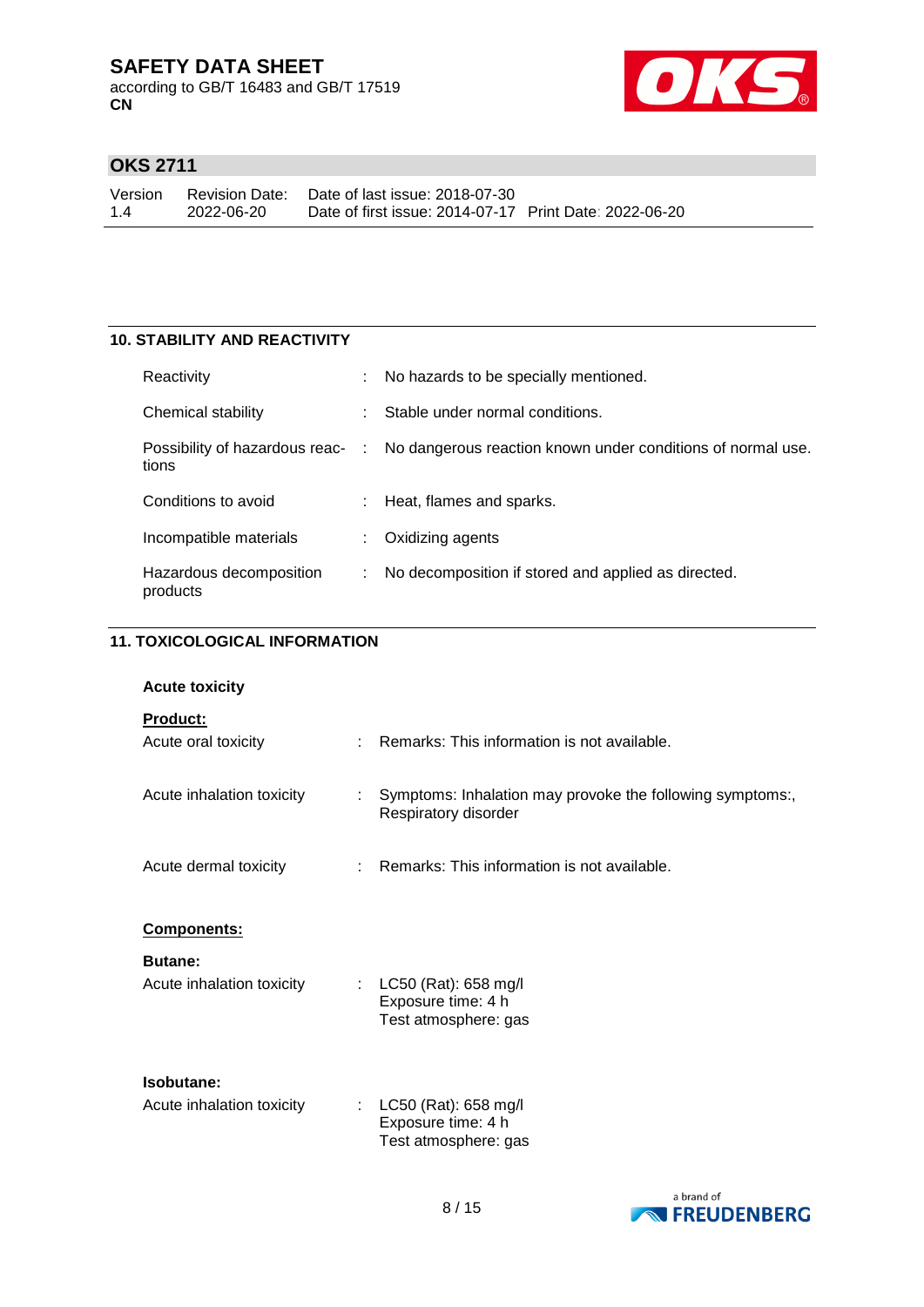according to GB/T 16483 and GB/T 17519 **CN**



# **OKS 2711**

| Version |            | Revision Date: Date of last issue: 2018-07-30          |  |
|---------|------------|--------------------------------------------------------|--|
| 1.4     | 2022-06-20 | Date of first issue: 2014-07-17 Print Date: 2022-06-20 |  |

| <b>Skin corrosion/irritation</b>   |    |                                         |
|------------------------------------|----|-----------------------------------------|
| Product:<br><b>Remarks</b>         | t. | This information is not available.      |
|                                    |    |                                         |
| Serious eye damage/eye irritation  |    |                                         |
| Product:                           |    |                                         |
| Remarks                            | t. | Contact with eyes may cause irritation. |
| Respiratory or skin sensitisation  |    |                                         |
| Product:                           |    |                                         |
| Remarks                            | ÷. | This information is not available.      |
| Germ cell mutagenicity             |    |                                         |
| Product:                           |    |                                         |
| Genotoxicity in vitro              |    | : Remarks: No data available            |
| Genotoxicity in vivo               |    | : Remarks: No data available            |
|                                    |    |                                         |
| Carcinogenicity                    |    |                                         |
| <b>Product:</b>                    |    |                                         |
| Remarks                            | ÷  | No data available                       |
| <b>Reproductive toxicity</b>       |    |                                         |
| Product:                           |    |                                         |
| Effects on fertility               |    | Remarks: No data available              |
| Effects on foetal develop-<br>ment | ÷. | Remarks: No data available              |
|                                    |    |                                         |
| <b>Repeated dose toxicity</b>      |    |                                         |
| Product:                           |    |                                         |

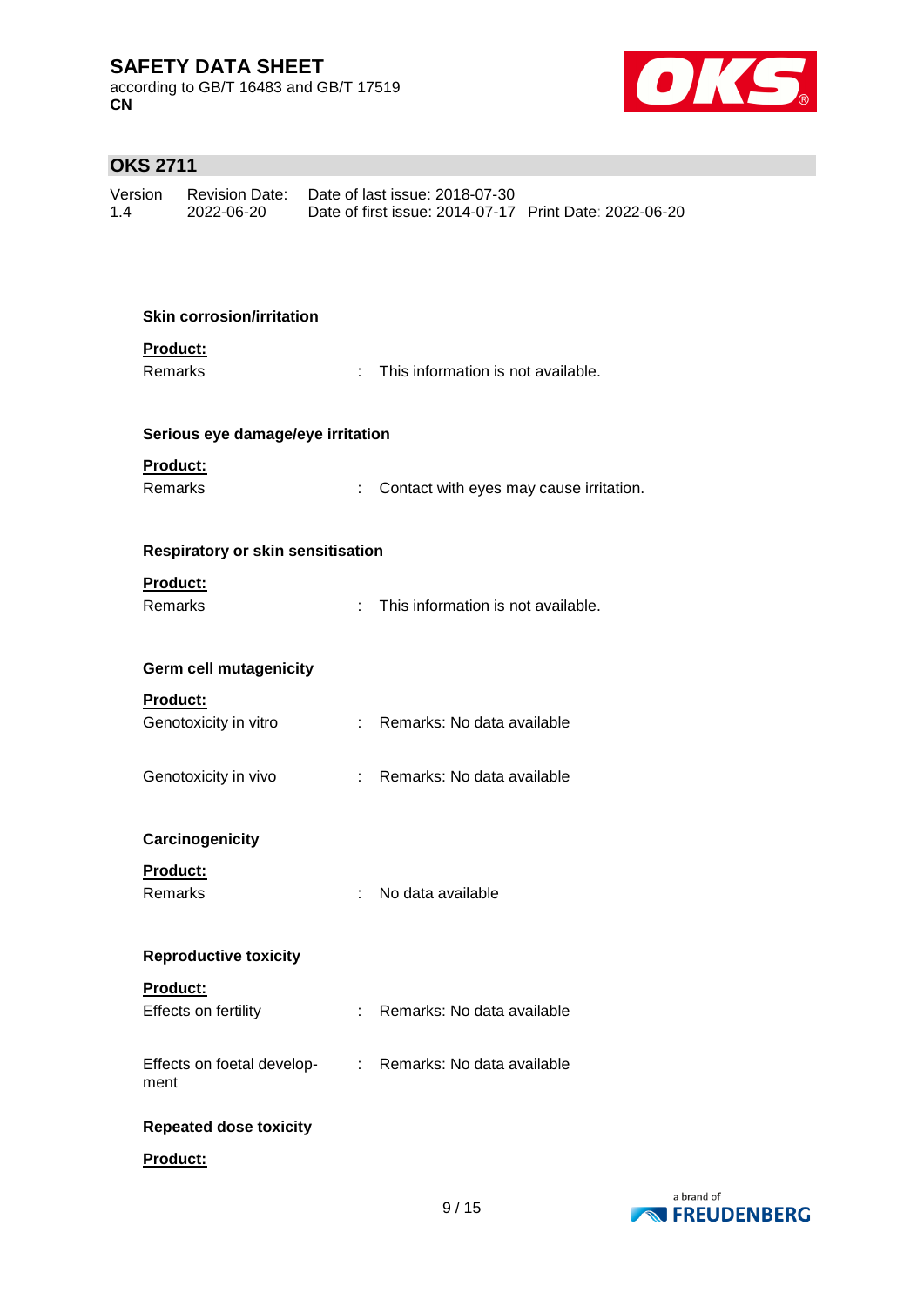according to GB/T 16483 and GB/T 17519 **CN**



### **OKS 2711**

| Version | Revision Date: | Date of last issue: 2018-07-30                         |  |
|---------|----------------|--------------------------------------------------------|--|
| 1.4     | 2022-06-20     | Date of first issue: 2014-07-17 Print Date: 2022-06-20 |  |

| Remarks |  | This information is not available. |
|---------|--|------------------------------------|
|---------|--|------------------------------------|

#### **Aspiration toxicity**

#### **Product:**

This information is not available.

#### **Further information**

#### **Product:**

Remarks : Information given is based on data on the components and the toxicology of similar products.

#### **12. ECOLOGICAL INFORMATION**

| <b>Ecotoxicity</b>                                     |      |                            |
|--------------------------------------------------------|------|----------------------------|
| <b>Product:</b><br>Toxicity to fish                    |      | Remarks: No data available |
| Toxicity to daphnia and other<br>aquatic invertebrates |      | Remarks: No data available |
| Toxicity to algae/aquatic<br>plants                    |      | Remarks: No data available |
| Toxicity to microorganisms                             | t.   | Remarks: No data available |
| <b>Persistence and degradability</b>                   |      |                            |
| <b>Product:</b>                                        |      |                            |
| Biodegradability                                       |      | Remarks: No data available |
| Physico-chemical removabil-<br>ity                     | t in | Remarks: No data available |

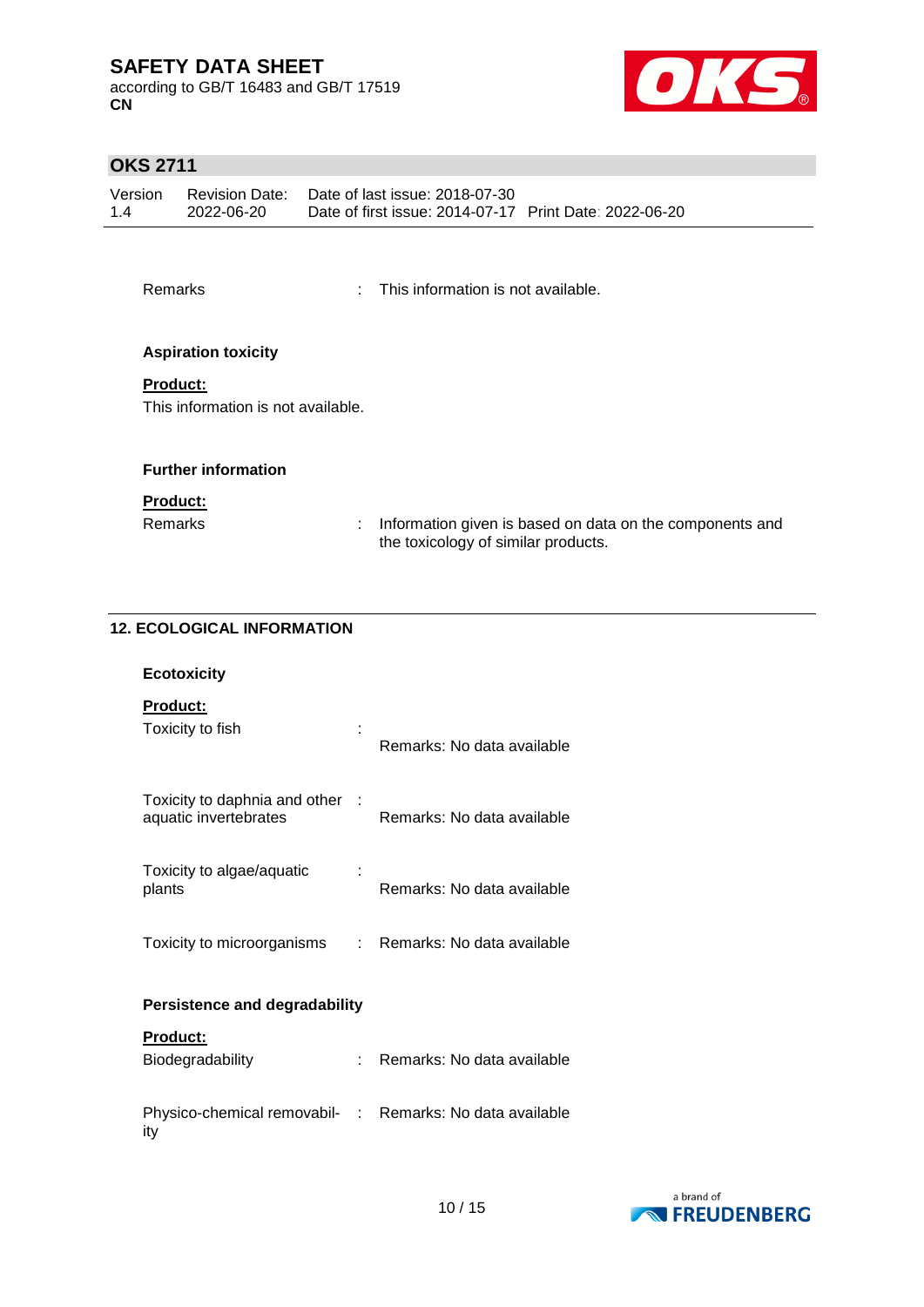according to GB/T 16483 and GB/T 17519 **CN**



### **OKS 2711**

| Version | Revision Date: | Date of last issue: 2018-07-30                         |  |
|---------|----------------|--------------------------------------------------------|--|
| 1.4     | 2022-06-20     | Date of first issue: 2014-07-17 Print Date: 2022-06-20 |  |

# **Bioaccumulative potential**

### **Product:**

| <b>Bioaccumulation</b> | Remarks: This mixture contains no substance considered to<br>be persistent, bioaccumulating and toxic (PBT).<br>This mixture contains no substance considered to be very<br>persistent and very bioaccumulating (vPvB). |
|------------------------|-------------------------------------------------------------------------------------------------------------------------------------------------------------------------------------------------------------------------|
|                        |                                                                                                                                                                                                                         |

#### **Components:**

| <b>Butane:</b>                             |                                                               |
|--------------------------------------------|---------------------------------------------------------------|
| Partition coefficient: n-<br>octanol/water | $\therefore$ log Pow: 2.89<br>Method: OECD Test Guideline 107 |

#### **propane:**

| Partition coefficient: n- | $\therefore$ log Pow: 2.36 |
|---------------------------|----------------------------|
| octanol/water             |                            |

#### **Isobutane:**

| Partition coefficient: n- | : $log$ Pow: 2.88               |
|---------------------------|---------------------------------|
| octanol/water             | Method: OECD Test Guideline 107 |

#### **Mobility in soil**

#### **Product:**

mation

| Mobility                                           | : Remarks: No data available              |
|----------------------------------------------------|-------------------------------------------|
| Distribution among environ-<br>mental compartments | : Remarks: No data available              |
| Other adverse effects                              |                                           |
| <b>Product:</b>                                    |                                           |
| Additional ecological infor-                       | : No information on ecology is available. |

#### **13. DISPOSAL CONSIDERATIONS**

| Disposal methods    |                                                                                                                                  |
|---------------------|----------------------------------------------------------------------------------------------------------------------------------|
| Waste from residues | : Do not dispose of with domestic refuse.<br>Dispose of as hazardous waste in compliance with local and<br>national regulations. |

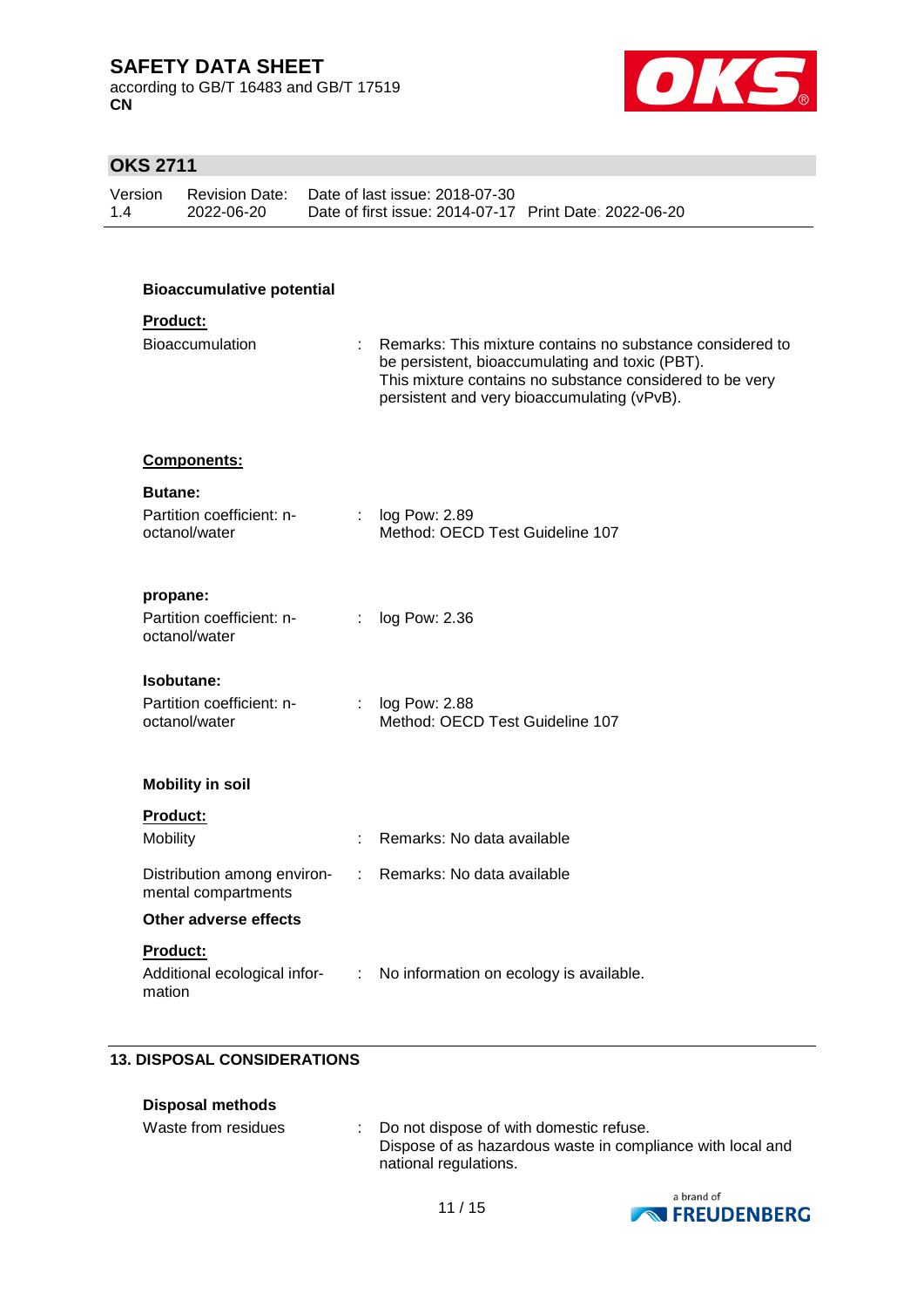according to GB/T 16483 and GB/T 17519 **CN**



### **OKS 2711**

| Version |            | Revision Date: Date of last issue: 2018-07-30          |  |
|---------|------------|--------------------------------------------------------|--|
| 1.4     | 2022-06-20 | Date of first issue: 2014-07-17 Print Date: 2022-06-20 |  |

Contaminated packaging : Packaging that is not properly emptied must be disposed of as the unused product. Offer empty spray cans to an established disposal company. Pressurized container: Do not pierce or burn, even after use.

#### **14. TRANSPORT INFORMATION**

| <b>International Regulations</b>                                                                                                                                                     |   |                                                                                                               |  |  |
|--------------------------------------------------------------------------------------------------------------------------------------------------------------------------------------|---|---------------------------------------------------------------------------------------------------------------|--|--|
| <b>UNRTDG</b><br>UN number<br>Proper shipping name<br>Class<br>Packing group<br>Labels                                                                                               |   | UN 1950<br>AEROSOLS<br>2.1<br>Not assigned by regulation<br>2.1                                               |  |  |
| <b>IATA-DGR</b><br>UN/ID No.<br>Proper shipping name<br>Class<br>Packing group<br>Labels<br>Packing instruction (cargo<br>aircraft)<br>Packing instruction (passen-<br>ger aircraft) | ÷ | <b>UN 1950</b><br>Aerosols, flammable<br>2.1<br>Not assigned by regulation<br>: Flammable Gas<br>- 203<br>203 |  |  |
| <b>IMDG-Code</b><br>UN number<br>Proper shipping name                                                                                                                                |   | $\therefore$ UN 1950<br><b>AEROSOLS</b>                                                                       |  |  |
| Class<br>Packing group<br>Labels<br>EmS Code<br>Marine pollutant                                                                                                                     |   | 2.1<br>Not assigned by regulation<br>2.1<br>F-D, S-U<br>no                                                    |  |  |

**Transport in bulk according to Annex II of MARPOL 73/78 and the IBC Code** Not applicable for product as supplied.

#### **National Regulations**

| GB 6944/12268        |                              |
|----------------------|------------------------------|
| UN number            | $\therefore$ UN 1950         |
| Proper shipping name | : AEROSOLS                   |
| Class                | $\cdot$ 21                   |
| Packing group        | : Not assigned by regulation |
| Labels               | $\cdot$ 21                   |

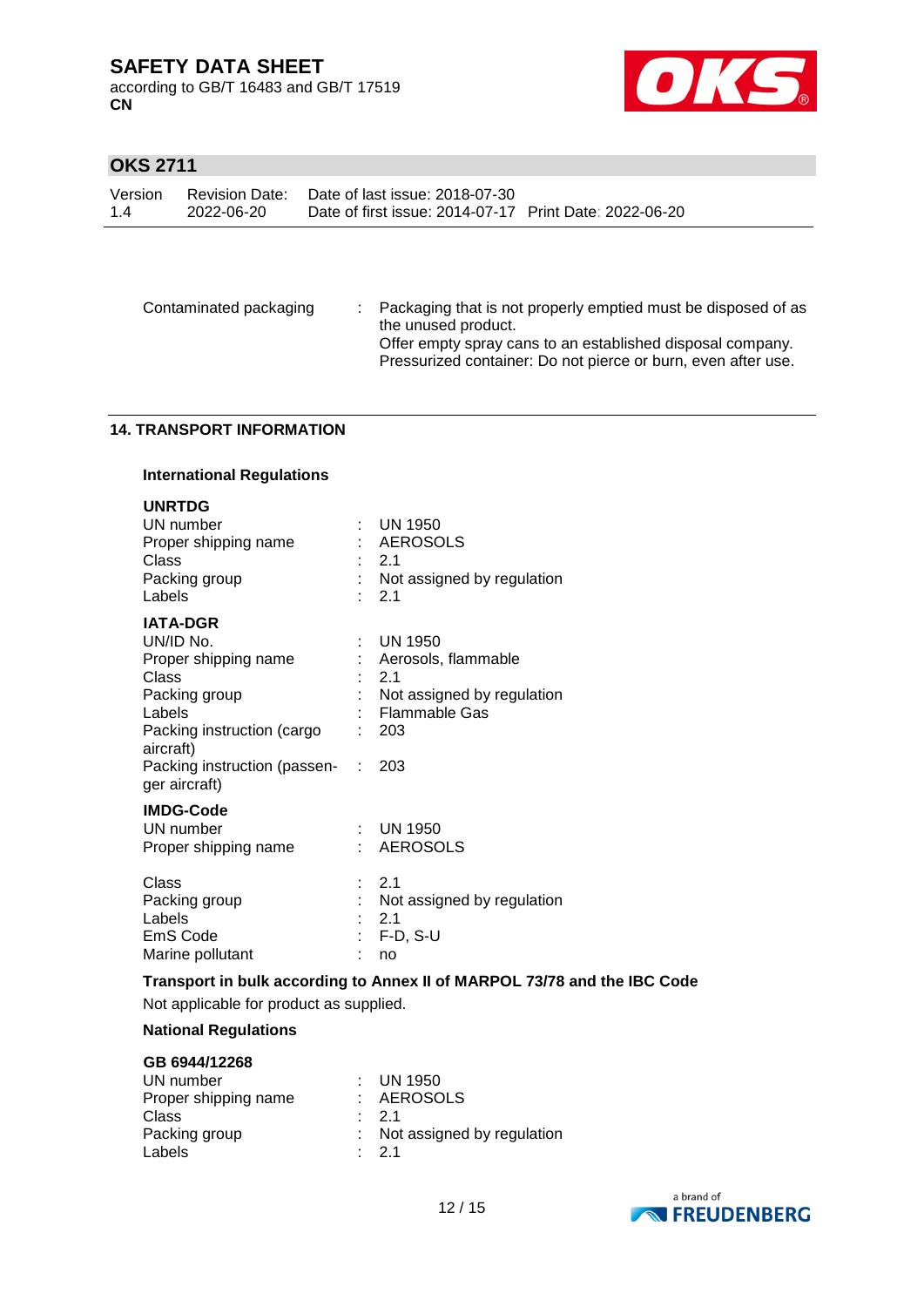according to GB/T 16483 and GB/T 17519 **CN**



### **OKS 2711**

| Version | Revision Date: | Date of last issue: 2018-07-30                         |  |
|---------|----------------|--------------------------------------------------------|--|
| 1.4     | 2022-06-20     | Date of first issue: 2014-07-17 Print Date: 2022-06-20 |  |

#### **Special precautions for user**

The transport classification(s) provided herein are for informational purposes only, and solely based upon the properties of the unpackaged material as it is described within this Safety Data Sheet. Transportation classifications may vary by mode of transportation, package sizes, and variations in regional or country regulations.

#### **15. REGULATORY INFORMATION**

# **National regulatory information**

### **Law on the Prevention and Control of Occupational Diseases**

| <b>Regulations on Safety Management of Hazardous Chemicals</b> |  |                  |  |
|----------------------------------------------------------------|--|------------------|--|
| Hazardous Chemicals for Priority Management under              |  | : Not applicable |  |
| <b>SAWS</b>                                                    |  |                  |  |

| China Severely Restricted Toxic Chemicals for Import : Not applicable |  |
|-----------------------------------------------------------------------|--|
| and Export                                                            |  |

Catalogue of Hazardous Chemicals **Example 2** : Listed

| l Product name  | <b>Status</b> | Reference number |
|-----------------|---------------|------------------|
| <b>OKS 2711</b> | ∟isted        | 2828             |

| List of ingredients | CAS-No.  | <b>Status</b> | Reference number |
|---------------------|----------|---------------|------------------|
| <b>Butane</b>       | 106-97-8 | Listed        | 2778             |
| propane             | 74-98-6  | Listed        | 139              |
| <b>Isobutane</b>    | 75-28-5  | Listed        | 2707             |

Identification of Major Hazard Installations for Hazardous Chemicals (GB 18218) No. / Code Chemical name / Category Threshold quantity W3 Aerosols 150 t

**The components of this product are reported in the following inventories:** IECSC **IECSC** : On the inventory, or in compliance with the inventory

#### **16. OTHER INFORMATION**

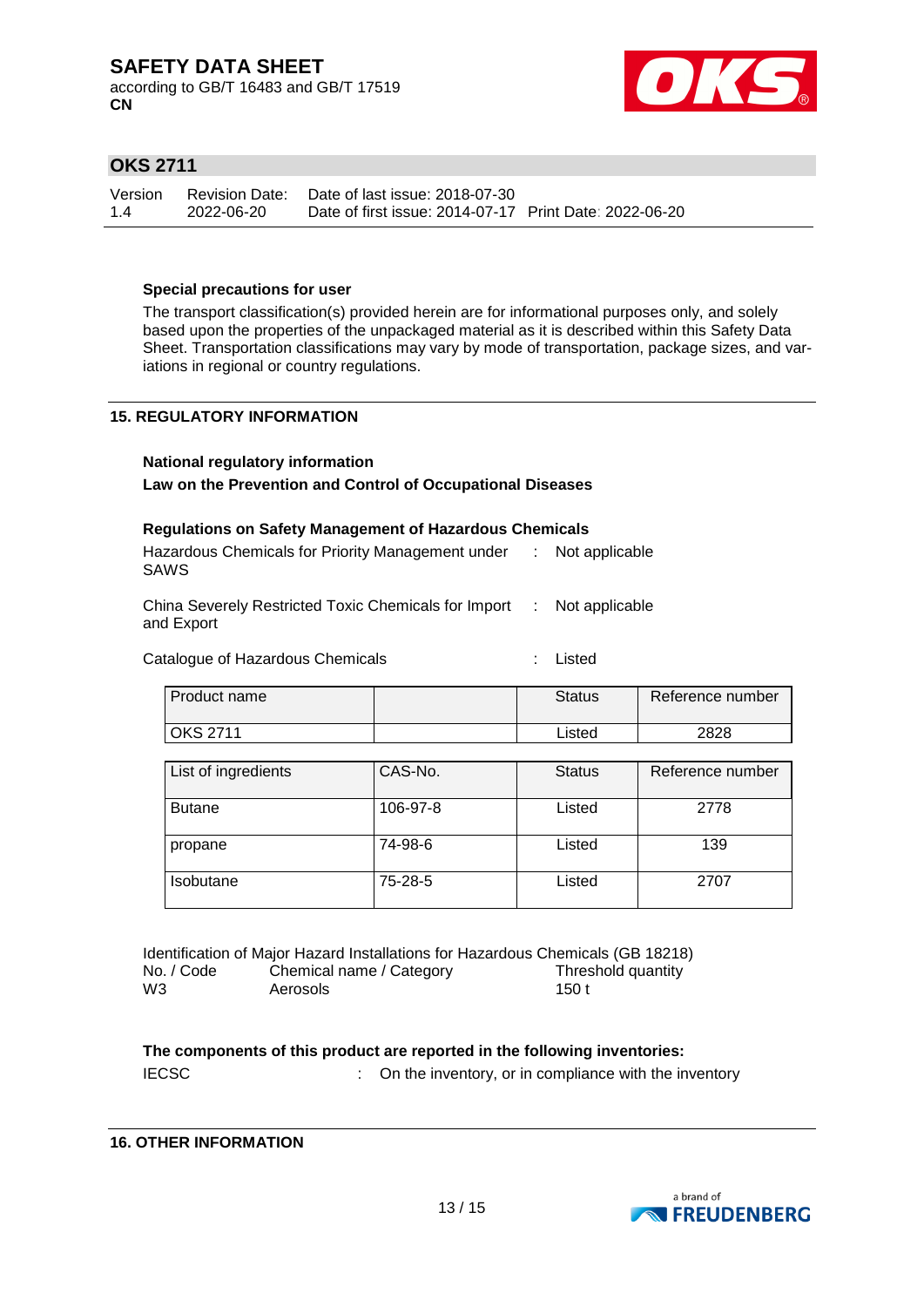according to GB/T 16483 and GB/T 17519 **CN**



#### **OKS 2711**

Version 1.4 Revision Date: 2022-06-20 Date of last issue: 2018-07-30 Date of first issue: 2014-07-17 Print Date: 2022-06-20

Date format : yyyy/mm/dd

#### **Full text of other abbreviations**

ACGIH : USA. ACGIH Threshold Limit Values (TLV)

ACGIH / STEL : Short-term exposure limit

AIIC - Australian Inventory of Industrial Chemicals; ANTT - National Agency for Transport by Land of Brazil; ASTM - American Society for the Testing of Materials; bw - Body weight; CMR - Carcinogen, Mutagen or Reproductive Toxicant; DIN - Standard of the German Institute for Standardisation; DSL - Domestic Substances List (Canada); ECx - Concentration associated with x% response; ELx - Loading rate associated with x% response; EmS - Emergency Schedule; ENCS - Existing and New Chemical Substances (Japan); ErCx - Concentration associated with x% growth rate response; ERG - Emergency Response Guide; GHS - Globally Harmonized System; GLP - Good Laboratory Practice; IARC - International Agency for Research on Cancer; IATA - International Air Transport Association; IBC - International Code for the Construction and Equipment of Ships carrying Dangerous Chemicals in Bulk; IC50 - Half maximal inhibitory concentration; ICAO - International Civil Aviation Organization; IECSC - Inventory of Existing Chemical Substances in China; IMDG - International Maritime Dangerous Goods; IMO - International Maritime Organization; ISHL - Industrial Safety and Health Law (Japan); ISO - International Organisation for Standardization; KECI - Korea Existing Chemicals Inventory; LC50 - Lethal Concentration to 50 % of a test population; LD50 - Lethal Dose to 50% of a test population (Median Lethal Dose); MARPOL - International Convention for the Prevention of Pollution from Ships; n.o.s. - Not Otherwise Specified; Nch - Chilean Norm; NO(A)EC - No Observed (Adverse) Effect Concentration; NO(A)EL - No Observed (Adverse) Effect Level; NOELR - No Observable Effect Loading Rate; NOM - Official Mexican Norm; NTP - National Toxicology Program; NZIoC - New Zealand Inventory of Chemicals; OECD - Organization for Economic Co-operation and Development; OPPTS - Office of Chemical Safety and Pollution Prevention; PBT - Persistent, Bioaccumulative and Toxic substance; PICCS - Philippines Inventory of Chemicals and Chemical Substances; (Q)SAR - (Quantitative) Structure Activity Relationship; REACH - Regulation (EC) No 1907/2006 of the European Parliament and of the Council concerning the Registration, Evaluation, Authorisation and Restriction of Chemicals; SADT - Self-Accelerating Decomposition Temperature; SDS - Safety Data Sheet; TCSI - Taiwan Chemical Substance Inventory; TDG - Transportation of Dangerous Goods; TECI - Thailand Existing Chemicals Inventory; TSCA - Toxic Substances Control Act (United States); UN - United Nations; UNRTDG - United Nations Recommendations on the Transport of Dangerous Goods; vPvB - Very Persistent and Very Bioaccumulative; WHMIS - Workplace Hazardous Materials Information System

#### **Disclaimer**

This safety data sheet applies only to products as originally packed and labelled. The information contained therein may not be reproduced or modified without our express written permission. Any forwarding of this document is only permitted to the extent required by law. Any further, in particular public, dissemination of the safety data sheet (e.g. as a document for download from the Internet) is not permitted without our express written consent. We provide our customers with amended safety data sheets as prescribed by law. The customer is responsible for passing on safety data sheets and any amendments contained therein to its own customers, employees and other users of the product. We provide no guarantee that safety data sheets received by users